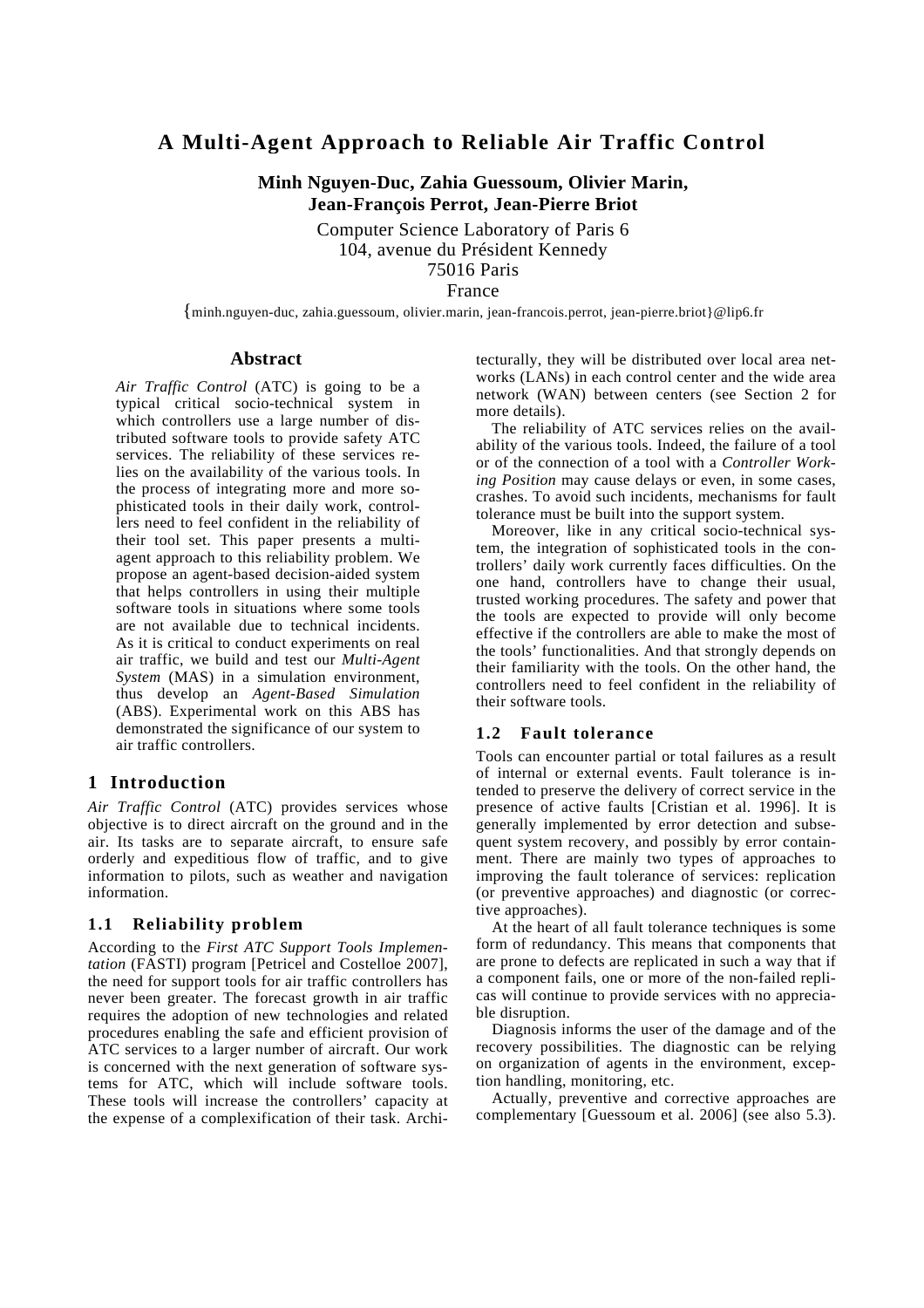This is our longer term objective, but will not be addressed in this paper.

### **1.3 Our approach**

We adopt a corrective approach, especially applied when faults occur. We argue that the best way to prove the reliability of a support system is to show that the ATC system, as a whole, can still provide full traffic control services when errors suddenly appear. Indeed, if the controllers are timely and adequately informed of the incidents, they can accordingly adjust their current control tasks and the following tasks. They can often manage without some of their tools. According to the *Guidance Material for Contingency Planning* [ESP 2007], this kind of working mode can be seen as a type of *Degraded Mode of Operation*.

Therefore, there exists a need for a decision-aided system that helps the controllers in using their multiple software tools, particularly in situations where some tools are not available, or in other words when technical incidents happen. Our aim is to show that a suitable use of multi-agent technology can help in this respect. To develop such a system, we propose a solution based on software agents (see Section 4).

### **1.4 Outline of the paper**

The paper is organized as follows. Section 2 presents the ATC system and its basic future architecture. Section 3 analyzes a typical example of technical incident. Section 4 proposes our MAS solution. Section 5 describes the development of our ABS for experiments. Then in Section 6, an experiment clearly shows how our agents react to a typical network failure. Section 7 discusses related work. Finally, Section 8 draws a conclusion.

# **2 Air Traffic Control**



Figure 1. Basic future ATC system architecture.

The current ATC system is airspace-based. The airspace is divided into many sectors whose size depends on the average traffic volume and the geometry of air routes. There are usually two air traffic controllers to handle the traffic in each air sector: an executive controller who communicates with pilots, and a planning controller who plans his colleague's work. Also, the sectors are regrouped into regions each of which is under control of a control center. For example, the Athis-Mons center is responsible for air traffic control in the Parisian region.

The general structure of the ATC system sketched above would not be expected to change. But a new architecture would have to support the introduction of distributed software tools, as discussed above. Figure 1 illustrates a typical application context where two different control centers are connected with a common flight data-processing center through the inter-center network (a WAN). In each control center one (or several) application server(s) host(s) the various software tools in use. These application servers are connected with the *Controller Working Positions* (CWP) by means of a local network (LAN). The LANs of the control centers are connected via the inter-center WAN.

A typical example of support tool is the *Medium-Term Conflict Detection* (MTCD) [Petricel and Costelloe 2007]. Once aircraft trajectories have been predicted, they can be employed to detect medium-term conflicts. There also exist many other tools such as *Short-Term Conflict Alert* (STCA), *MONitoring Aid* (MONA), *Airspace Penetration Warning* (APW), and *Minimum Safe Altitude Warning* (MSAW).

# **3 Typical Example**

In this section, we would like to analyze a typical situation in which a technical incident occurs. It can help with understanding the influence of the incident on the controllers' work and what they need in such situation.



Figure 2. Typical example of a handover situation: the two controller's screens on both sides of the border.

We hence consider two (executive) controllers (named  $Co<sub>1</sub>$  and  $Co<sub>2</sub>$ ) responsible for two neighboring sectors (named  $S_{10}$  and  $S_{12}$ ), at the border of two control centers (named *A* and *B*). They are often in handover situations, *i.e.* they have to transfer the control of aircraft flying from one sector to the other. We suppose that at a moment there are several potential conflicts among which a particular one concerns two aircraft: *TH003* flying from  $S_{10}$  to  $S_{12}$ , and *TH004* flying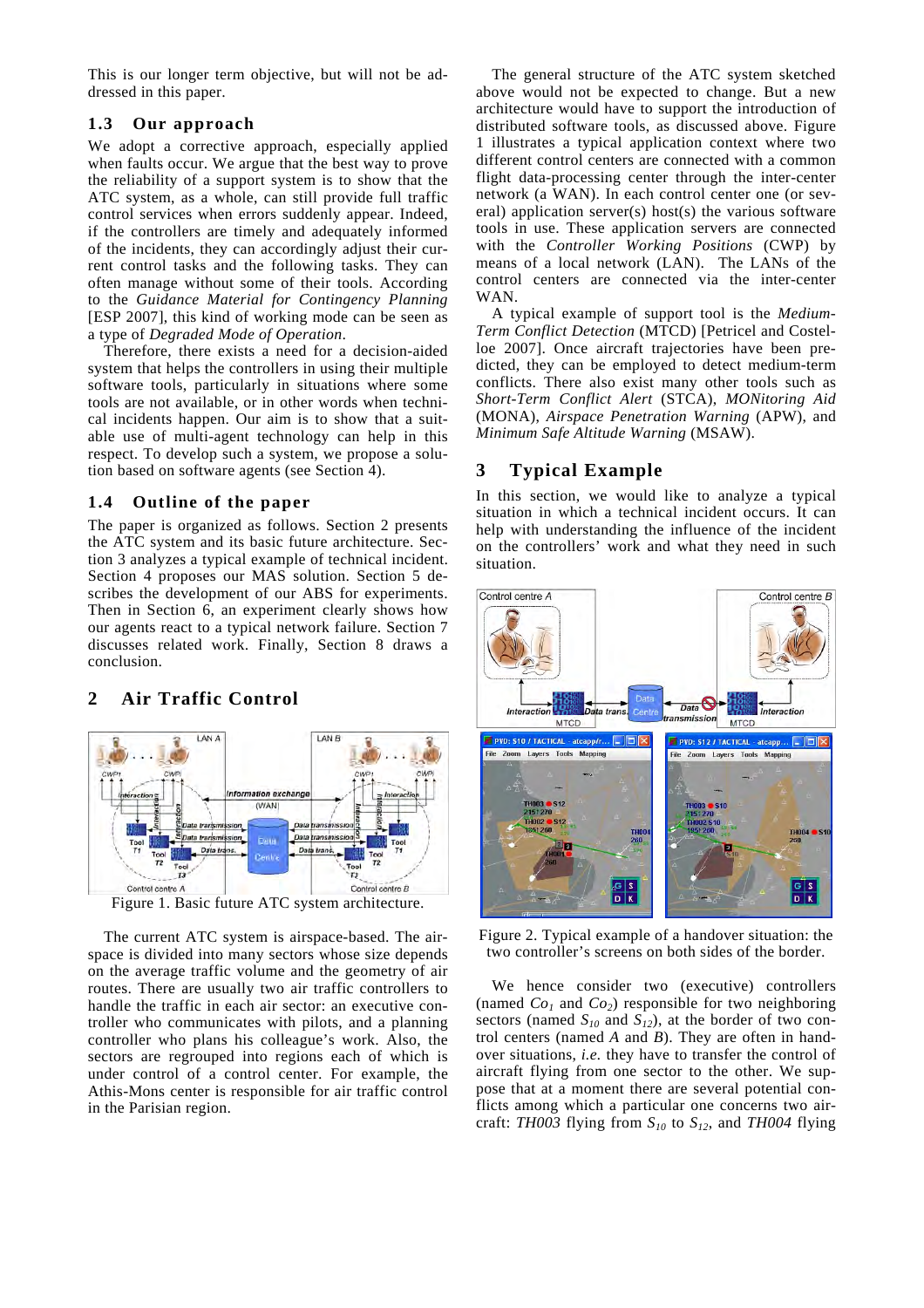in the opposite direction. Moreover, all the conflicts are going to happen in  $S_{10}$ .

These conflicts can be automatically detected by  $Co<sub>1</sub>$ 's MTCD or "manually" by  $Co<sub>1</sub>$  himself. He does or does not perform control operations to resolve a detected conflict, depending on the real aircraft trajectories which probably evolve before the conflict happens. Since *Co<sub>1</sub>* can only resolve conflicts one by one, he has to sequence all the detected conflicts to be resolved. Therefore, he needs to decide to (or not to) resolve a conflict at least *T* minutes before it happens. Indeed, *T* is common to all the detected conflicts, and it has to be sufficiently large that the controller can perform good conflict sequencing.

We suppose that a network failure occurs at the time when the potential conflicts appear: center *B* is disconnected from the flight data-processing center (see the basic ATC system architected illustrated by Figure 1). Consequently, a demand for exit flight level change for  $TH004$  sent by  $Co_2$  to the data-processing center is lost. Accordingly, the flight data of *TH004* are no longer accessible from center *A* and therefore unusable for *Co<sub>1</sub>*'s MTCD.

This failure makes  $Co<sub>1</sub>$ 's MTCD unable to detect conflicts not only for *TH004*, but also for all the aircraft flying from center *B*. However, it still correctly detects the "local conflicts" that only concern the aircraft flying in *S10*. So we can see it as "locally available".

We now consider the controller's  $(Co<sub>1</sub>'s)$  reaction to the unavailability of his MTCD. It is supposed that there exists a fault detection equipment which will give him some warning. We are thus interested in when he is informed of the tool unavailability and in which additional information he gets. We would like to underline the two following cases.

In the first case,  $Co<sub>1</sub>$  is only aware of the unavailability of his MTCD when some potential conflicts are closely going to happen (in less than *T* minutes). As discussed above, this will embarrass his conflict sequencing, and can then make him nervous.

In the second case,  $Co<sub>1</sub>$  is already aware of the unavailability of his MTCD but does not know its "local availability". He has to detect himself all the potential conflicts. To do that, he verifies and follows all the aircraft he suspects. However in reality, MTCD is not totally unavailable, and still locally available. Such an exhaustive verification will unnecessarily increase  $Co<sub>1</sub>$ 's workload because, in fact, he can still rely on the results given by MTCD for the local conflicts.

In conclusion, we notice that, in situations where some tools are not available, the controllers need not only to be timely informed of the unavailability of the tools, but also to obtain adequate information about their state, *e.g.* the "local availability" of MTCD. One could see that if the controllers are guaranteed to be provided what they require to manage without the unavailable tools, they will feel more confident on the reliability of the support system.

## **4 Our Multi-Agent System Solution**

To solve the problem presented in the previous section, a decision-aided system for the air traffic controllers is needed. Its missions are to communicate with the controllers, to inform them of the environment state and to show them information of tools' availability. More ambitiously, the decision-aided system would be endowed with the capacity to propose corrective actions to be performed following technical incidents.

Besides, this system helps with mitigating the effects of software faults in a distributed environment. It monitors software components which run on different machines, and keeps an eye on the interactions between the users (*i.e*. the controllers) and these components. To this end, it also has to be distributed. It observes complex data (*e.g*. air traffic data) at the input and output of each computation module of any software tool.

Also, this system builds up confidence for users of a safety-critical software system. In consequence, it has to guarantee a safety level with respect to the services it offers. All its monitoring services have to run in real-time so that it can inform the users of some change of the software system's state as soon as it happens. Moreover, information it provides need to be not only concise but also adequate, in such a way that the users can determine exactly what to do in response to this change.

In view of these requirements of the decision-aided system to be developed, we propose a *Multi-Agent System* (MAS) solution. Our MAS communicates with the controllers through assistant agents and monitor the software tools through monitor agents. The capacity of the agents to exchange data with each other will allow acquiring in real-time information to be presented to the controllers.

## **4.1 Agents**

Since our agents have to take care of the monitoring of software tools and of the communication with the controllers, we design different kinds of agent aiming to perform these two common tasks. We currently use two monitoring agents for each tool, *i.e*. a data sentinel and a computation sentinel, and assign an assistant agent to each controller.

- 1 *Data sentinel agent*: observes the input and output data of a specific software tool and communicates with other agents in order to discover data losses (see Section 6 for more details).
- 2 *Computation sentinel agent*: observes the input and output data of a specific software tool and communicates with other agents in order to discover computation faults (*e.g*. a computation sentinel checks timeout errors).
- 3 *Assistant agent*: communicates with other agents in order to determine the automated tools' availability, and informs a controller of this availability; an assistant agent can observe the controller's actions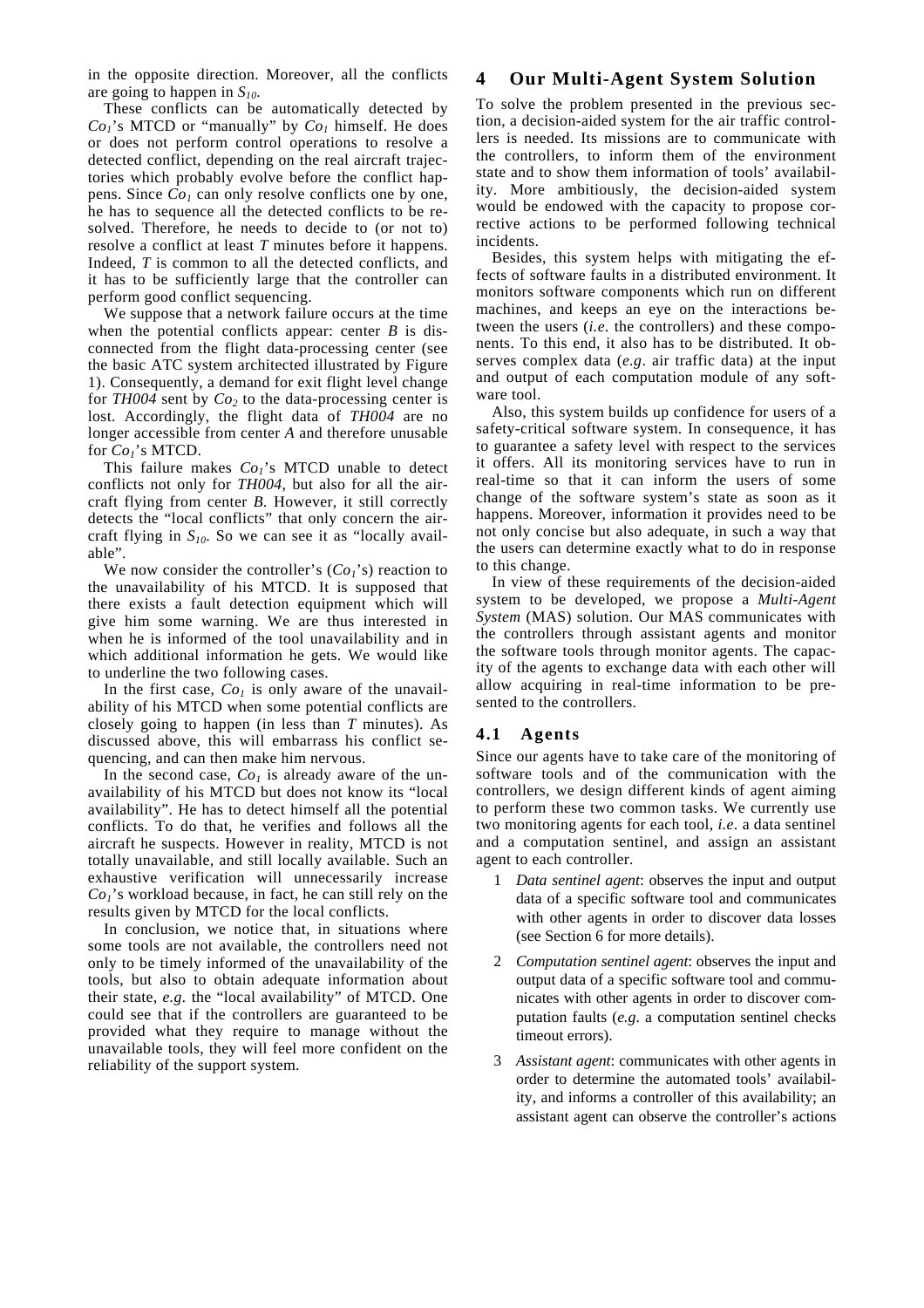in such a way that it can notify the monitoring agents of relevant events.

At the individual level, these agents need not to be complicated. A monitoring agent simply reacts to technical incidents that it discovers itself or of which it is notified by other monitoring agents. An assistant agent would only be endowed with some limited reasoning capacity to be able to propose corrective actions to perform (which are predefined) following incidents. The agents' simplicity would bring not only more reactivity, but also more robustness to the MAS.

### **4.2 Organization of our MAS**

On each LAN in a control center we install a group of coordinated agents that are distributed over the whole local network. Each local group of agents is composed of assistant agents and of monitoring agents. We associate with each *Controller Working Position* (CWP) an assistant agent. Each tool instance is observed by monitoring agents. Please note that monitoring and assistant agents may be hosted on any of the machines, or even on additional independent network nodes, as long as they retain the capacity to display information on the controller's screen.

When an incident occurs, the related tool's monitoring agent first discovers the critical situation by using the data it gathers from the tool's input/output, as well as the information it receives from other monitoring or assistant agents. Then, it transmits information about the tool's state to the assistant agents of the CWPs that use this tool. These assistants display green/yellow/red flags on their controller's screen, thereby indicating the tool's total/partial availability, together with the relevant information.

By communicating about observed tools' data and controllers' actions with each other, the agents can notify the controllers of what they should consider following their actions perturbed by the incident. For instance, in the scenario presented in Section 6, the monitoring agents exchange events of request for data change so that they can find out lost data due to network failures. Then, when the controllers see this information shown by their assistants, they know that the related aircraft's flight plan is inconsistent and that they cannot use MTCD anymore to detect conflicts for it.

# **5 Agent-Based Simulation**

## **5.1 Objective**

Of course the future ATC system we have described above has not yet been implemented. Moreover, any novel application to a critical system like ATC has to be tested in simulations before its real world implementation. We embed our agents into the eDEP platform (*Early Demonstration & Evaluation Platform*) [eDEP 2007], which provides a distributed simulated ATC environment with realistic air traffic. In this way, we obtain an *Agent-based Simulation*. Our agents are built with the DimaX platform [DimaX 2007], which helps with developing reliable multi-agent systems.

### **5.2 ATC simulation platform - eDEP**

eDEP [2007] is a Java platform developed by Eurocontrol that uses RMI (*Remote Method Invocation*) to distribute its components over a LAN. It gives a set of standard ATC elements, *e.g.* "airspace" (a database of static airspace information); "integrated air surveillance" (a database of surveillance radar tracks); "initial flight plan" (an initial plan that defines route constraint points and altitude limits); "trajectory predictor" (a trajectory prediction algorithm which uses aircrafts' kinematic models to predict the real motion of a particular aircraft); and *Controller Working Position* (the main graphical interface to the system based on a plan view display of the control sector). The support tools for air traffic controllers, *e.g.* STCA and MTCD, are implemented in eDEP as independent components which can run on different machines.

### **5.3 Multi-agent platform - DimaX**

DimaX is a Java multi-agent platform which gives a generic and modular agent architecture, and allows high heterogeneity in agent types (reactive, deliberative and hybrid). It is in fact based on the extension of modeling and implementation facilities offered by object-oriented languages. In DimaX, an agent at the smallest granularity is simply a single-threaded object, and a complicated agent can be constituted by smaller agents. Also, this platform allows adding new behaviors to any agent by using programming libraries.

Since we would like our MAS to be used in a critical socio-technical system like ATC, the MAS itself has to be reliable. DimaX can help with developing such MAS. This multi-agent platform is in fact the result of the integration of its previous generation (named DIMA – *Development and Implementation of MAs*) and a fault-tolerance framework (named DarX [Marin et al. 2003]), which brings in services, *e.g*. *Fault Detection Service* and *Replication Service*, which provides transparent support for making MAS fault-tolerant through adaptive replication.

#### **5.4 Overview of our ABS**

We manage at least two *Controller Working Positions* (implemented by the CWP component in eDEP), belonging to two different control centers. The LAN of each control center is realized on at least two computers (one for the CWP and the other for the application server). The data-processing center is realized as a separate machine. This machine together with the two LANs make up our image of the inter-center WAN. Each application server runs a copy of each of five tools, *i.e*. MTCD, STCA, MONA, APW, MSAW (also provided as eDEP components).

The integration of our DimaX agents and eDEP components follows the FIPA *Agent Software Integration Specification* [FIPA 2001]. The DimaX platform already includes a generic wrapper agent ready to provide any other agent (*e.g*. a monitoring agent or an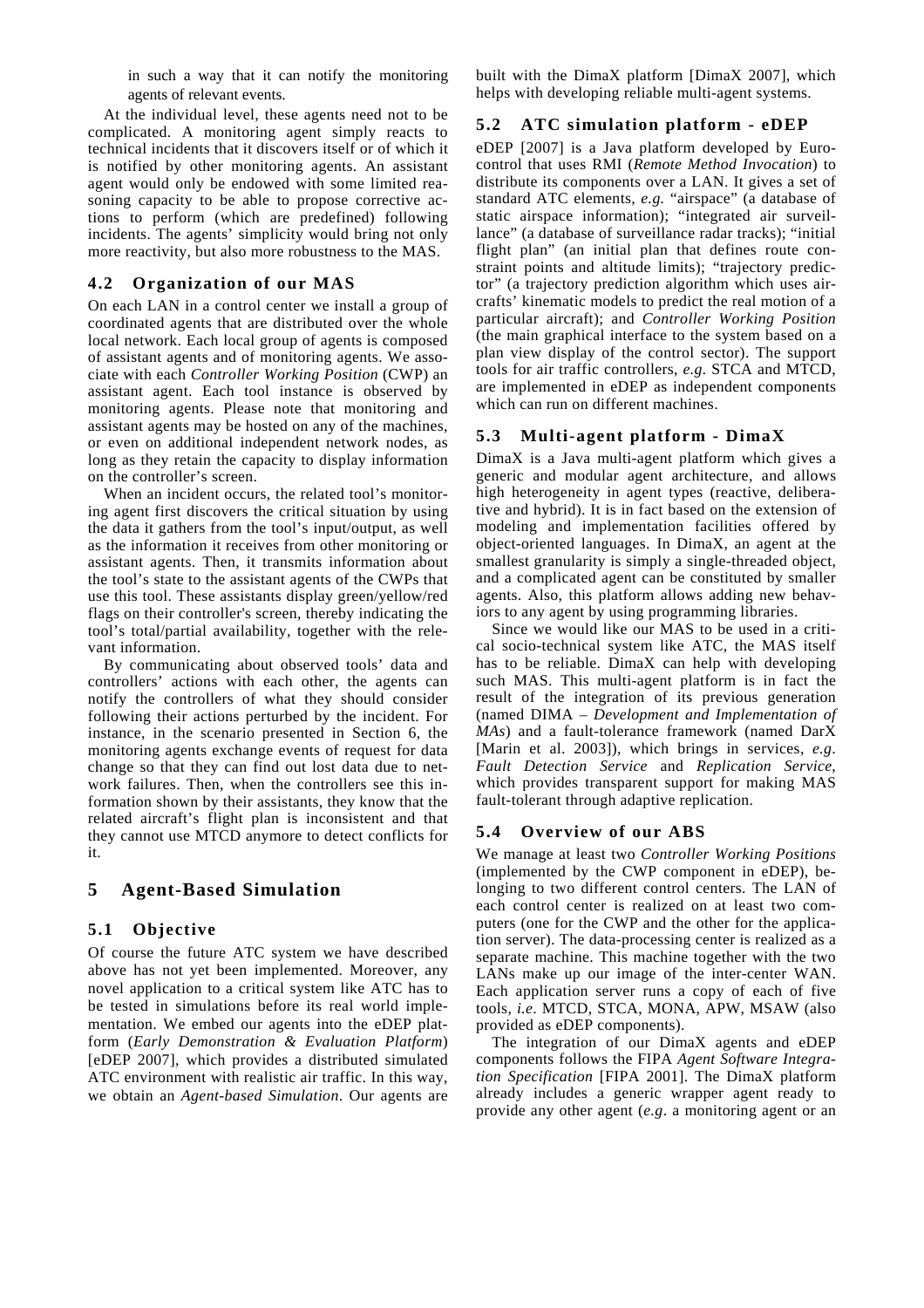assistant agent) with services which allow this latter agent to connect to software components. Special wrappers are then built by extending the generic one. They need to be hosted on the same machine as the components they "wrap".

Based on the agent model discussed in 4.2, as a first step we install two monitoring agents and two wrapper agents for each of software tools:

- 1 *XXX\_DataSentinel*, *XXX\_ComputationSentinel*: observes the  $XXX<sup>1</sup>$  component's input/output data and communicates with other agents in order to discover faults;
- 2 *XXX\_ObservationWrapper*, *XXX\_GeneralWrapper*: special wrappers which respectively provide XXX observation and generalpurpose services to the two other XXX\_agents;

Additionally, we endow the CWP with a CWP\_Assistant which communicates with other agents in order to determine the automated tools' availability, and shows this availability in its user interface. The following figure illustrates the CWP\_Assistant's user interface. It uses green/yellow/red flags to show tools' status.



Figure 3. CWP\_Assistant's user interface.

# **6 Testing Scenario**

#### **6.1 Objective**

The first tests of our agents on the ABS use several experimental scenarios one of which corresponds to the example presented in Section 3. In this section, we will describe in detail this scenario which will illustrate the reaction of our MAS to the possible unavailability of a tool due to a network failure. This experiment also aims to demonstrate the usefulness of our MAS to the air traffic controllers.

## **6.2 Experimental setup**

The experiment runs on the following connected machines:

- 1 Two client machines hosting two CWPs for two controllers belonging to two different control centers (named centers *A* and *B*);
- 2 Two tool servers hosting two MTCD instances for the two control centers;
- 3 A data server placed in the common flight dataprocessing center (see 5.4).

### **6.2 Agent behavior**

We are in a handover situation (as described in Section 3). At first, all machines run smoothly and are fully connected in a handover situation (*e.g*. there are aircraft flying from the control center *B* to the control center *A*). Each controller has unlimited access to the tool server on his LAN and can freely obtain the flight data he needs. The assistant agents display green labels indicating that the software tools are working at full capacity.



Figure 4. All machines run smoothly and are fully connected in a handover situation.

The controller in center *B* (called *CB*) then makes a flight data change request (*e.g*. a demand for exit flight level change for an outgoing aircraft). However, due to some accident, control center *B* has been disconnected from the flight data-processing center. Due to the disconnection, this request is not sent to the data center.

Now, CB's assistant agent detects that a data change request was issued by *CB*. It notifies the data sentinel agent of MTCD in *B* of this request. This agent in its turn informs the monitoring and assistant agents in control center *A* through their simulated WAN connection.



Figure 5. Control center *B* is disconnected from the flight data-processing center  $(1<sup>st</sup>$  phase).

The data sentinel agent of MTCD in *A* discovers that no such flight data change was received from the dataprocessing center. This also means that the flight data concerning an aircraft which is controlled by center *B* are no longer accessible from *A* and therefore unusable for conflict detection.

In consequence, the assistant agent of the controller in center *A* displays a yellow flag, informing his controller that the software tool is only available locally, *i.e*. it only gives correct results for aircraft under control of center *A*.

 $\frac{1}{1}$ XXX stands for the tool name, *e.g*. MTCD or STCA.